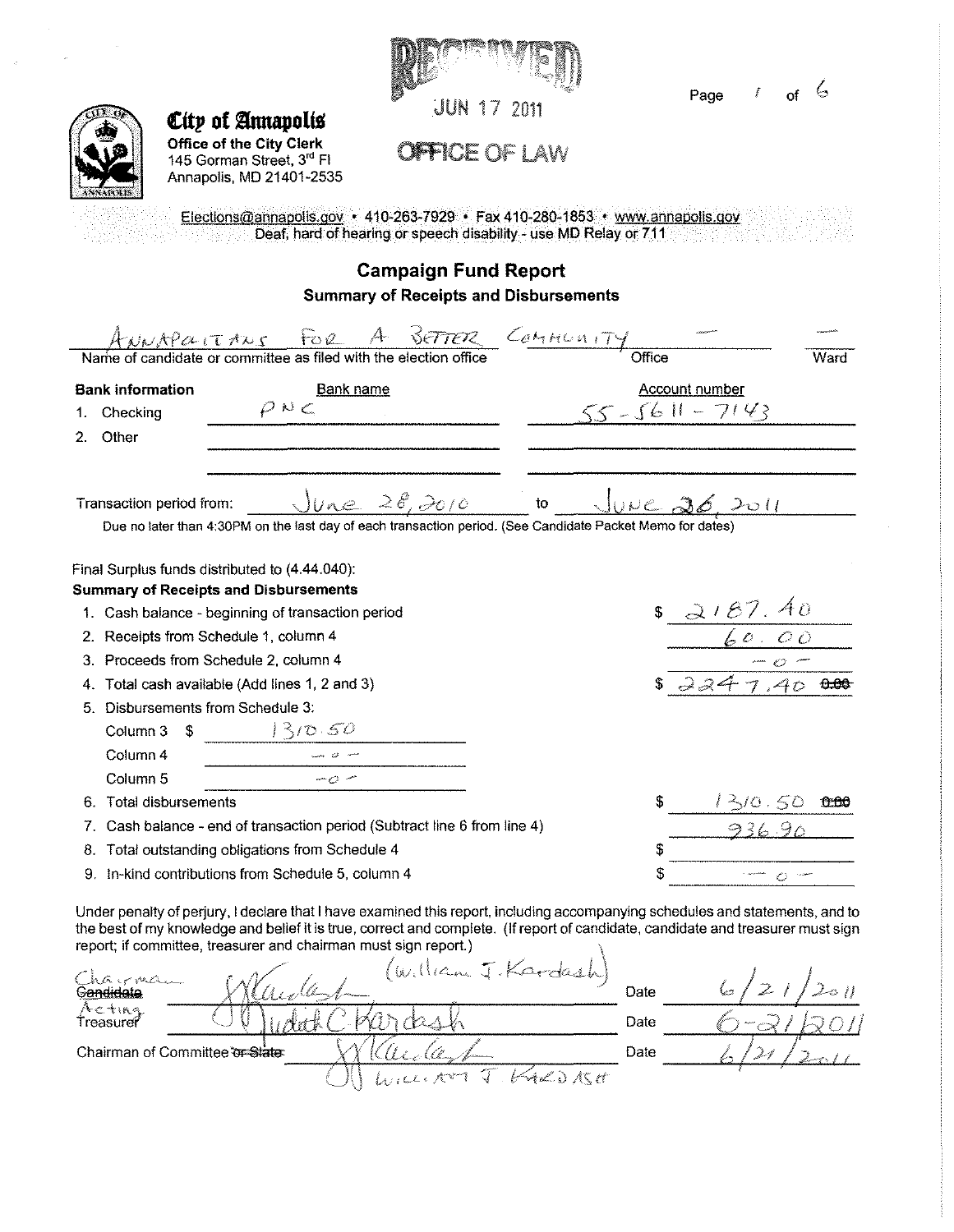Page  $2$  of  $6$ 



# City of Annapolis

Office of the City Clerk 145 Gorman Street, 3<sup>rd</sup> Fl Annapolis, MD 21401-2535

Elections@annapolis.gov • 410-263-7929 • Fax 410-280-1853 • www.annapolis.gov Deaf, hard of hearing or speech disability - use MD Relay or 711

| Name of candidate or committee    | ستحصر ويجر |  |
|-----------------------------------|------------|--|
| Report period - transactions from |            |  |

### **Schedule 1 - Contributions and Receipts**

(Excluding Transfers, Loans and In-kind Contributions)

| Date<br>received | Complete name and residence<br>address of Payer                   |                                              | Description of receipt. See instructions for code. |           | Amount |                |
|------------------|-------------------------------------------------------------------|----------------------------------------------|----------------------------------------------------|-----------|--------|----------------|
|                  |                                                                   | Code <sup>*</sup>                            | <b>Ticket price</b>                                | Cash      |        |                |
|                  |                                                                   | C                                            |                                                    | Check #   | 9342   | <u>50.00</u>   |
|                  | Charles Cangenie<br>132 Conduct 5+1<br>ANNAPOLIS 21401            |                                              | * T, enter price per ticket Rcpt #                 |           |        |                |
|                  |                                                                   |                                              | Aggregate amount received from Payer to date       |           |        |                |
|                  | Ribert J.Skove                                                    | Code <sup>*</sup>                            | <b>Ticket price</b>                                | Cash      |        |                |
| $9 h _{10}$      |                                                                   | $\overline{C}$                               |                                                    | $Check$ # | 0767   | 10. O <u>O</u> |
|                  | $\ell$ 431 Hunting Ward $\ell$ + T, enter price per ticket Rcpt # |                                              |                                                    |           |        |                |
|                  | <u>Annapolis 21403</u>                                            |                                              | Aggregate amount received from Payer to date       |           |        |                |
|                  |                                                                   | Code <sup>*</sup>                            | <b>Ticket price</b>                                | Cash      |        |                |
|                  |                                                                   |                                              |                                                    | Check #   |        |                |
|                  |                                                                   |                                              | * T, enter price per ticket Rcpt #                 |           |        |                |
|                  |                                                                   |                                              | Aggregate amount received from Payer to date       |           |        |                |
|                  |                                                                   | Code <sup>*</sup>                            | <b>Ticket price</b>                                | Cash      |        |                |
|                  |                                                                   |                                              |                                                    | Check #   |        |                |
|                  |                                                                   |                                              | * T, enter price per ticket Rcpt #                 |           |        |                |
|                  |                                                                   |                                              | Aggregate amount received from Payer to date       |           |        |                |
|                  |                                                                   | Code <sup>*</sup>                            | <b>Ticket price</b>                                | Cash      |        |                |
|                  |                                                                   |                                              |                                                    | Check #   |        |                |
|                  |                                                                   |                                              | * T, enter price per ticket Rcpt #                 |           |        |                |
|                  |                                                                   |                                              | Aggregate amount received from Payer to date       |           |        |                |
|                  |                                                                   | Code <sup>*</sup>                            | <b>Ticket price</b>                                | Cash      |        |                |
|                  |                                                                   |                                              |                                                    | Check #   |        |                |
|                  |                                                                   |                                              | * T, enter price per ticket Rcpt #                 |           |        |                |
|                  |                                                                   | Aggregate amount received from Payer to date |                                                    |           |        |                |
|                  |                                                                   | Code <sup>*</sup>                            | Ticket price                                       | Cash      |        |                |
|                  |                                                                   |                                              |                                                    | Check #   |        |                |
|                  |                                                                   |                                              | * T, enter price per ticket Rcpt #                 |           |        |                |
|                  |                                                                   |                                              | Aggregate amount received from Payer to date       |           |        |                |

 $\bar{z}$ 

Total this page \$

 $60.00$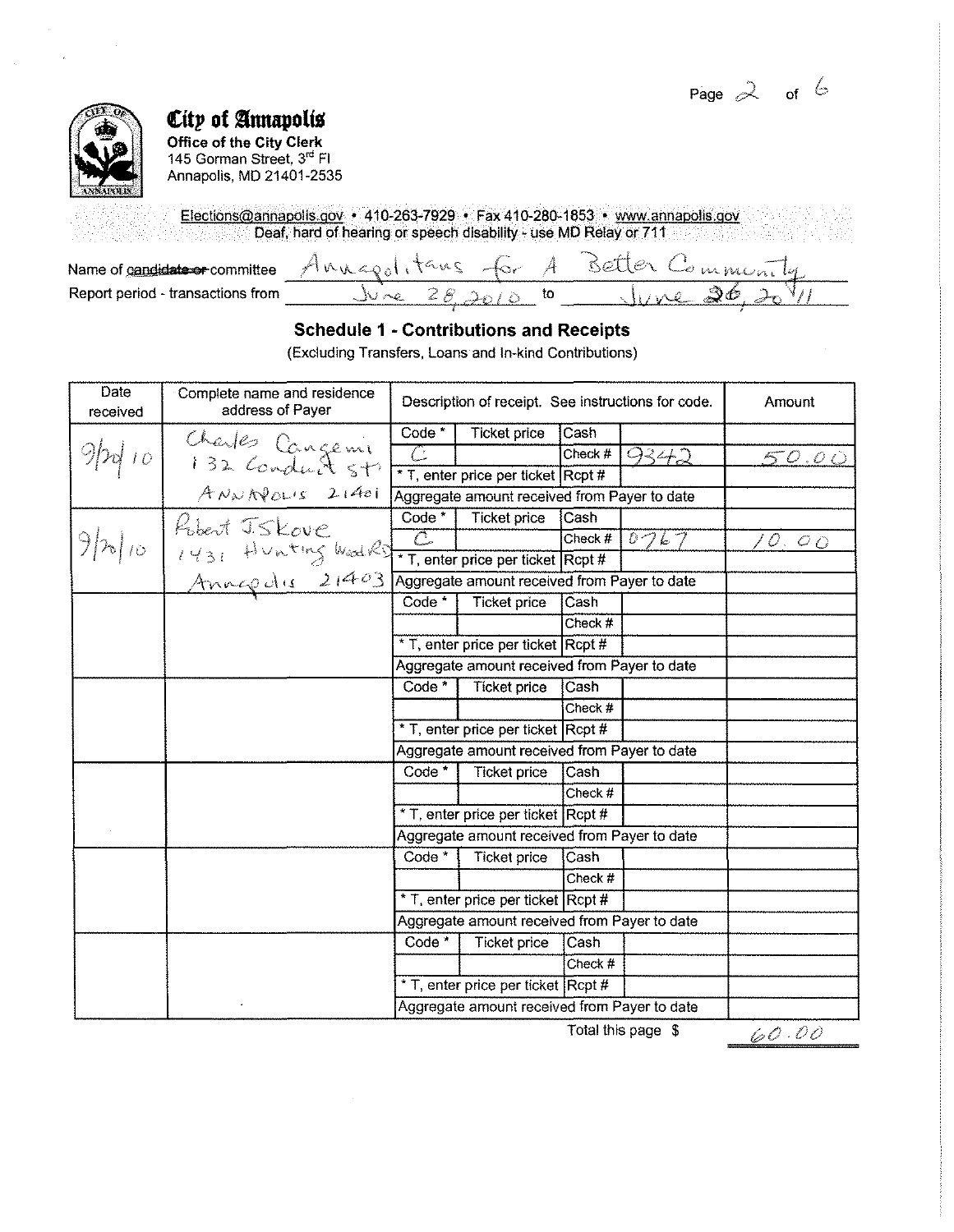

~ftp **of §nnapoltu** 

Office of the City Clerk 145 Gorman Street, 3'' Fl Annapolis, MD 21401-2535

Elections@annapolis.gov • 410-263-7929 • Fax410-280-1853 • www.annapolis.gov Deaf, hard of hearing or speech disability- use MD Relay or 711

| Name of candidate or committee    | $-t$<br>$\sim$ $\alpha$ | them in<br>AREA IN |
|-----------------------------------|-------------------------|--------------------|
| Report period - transactions from |                         |                    |

### **Schedule 2 - Loans and Transfers**

| <b>Date</b><br>received | Complete name and residence<br>address of Payer | Description of loan or transfer            | Amount |
|-------------------------|-------------------------------------------------|--------------------------------------------|--------|
|                         |                                                 | Aggregate amount of<br>loan or transfer \$ |        |
|                         |                                                 | Aggregate amount of<br>loan or transfer \$ |        |
|                         |                                                 | Aggregate amount of<br>loan or transfer \$ |        |
|                         |                                                 | Aggregate amount of<br>loan or trapsfer \$ |        |
|                         |                                                 | Aggregate amount of<br>Joan or transfer \$ |        |
|                         |                                                 | Aggregate amount of<br>loan or transfer \$ |        |
|                         |                                                 | Aggregate amount of<br>loan or transfer \$ |        |
|                         |                                                 | Aggregate amount of<br>loan or transfer \$ |        |
|                         |                                                 | Aggregate amount of<br>loan or transfer \$ |        |
|                         |                                                 | Aggregate amount of<br>loan or transfer \$ |        |

Total this page \$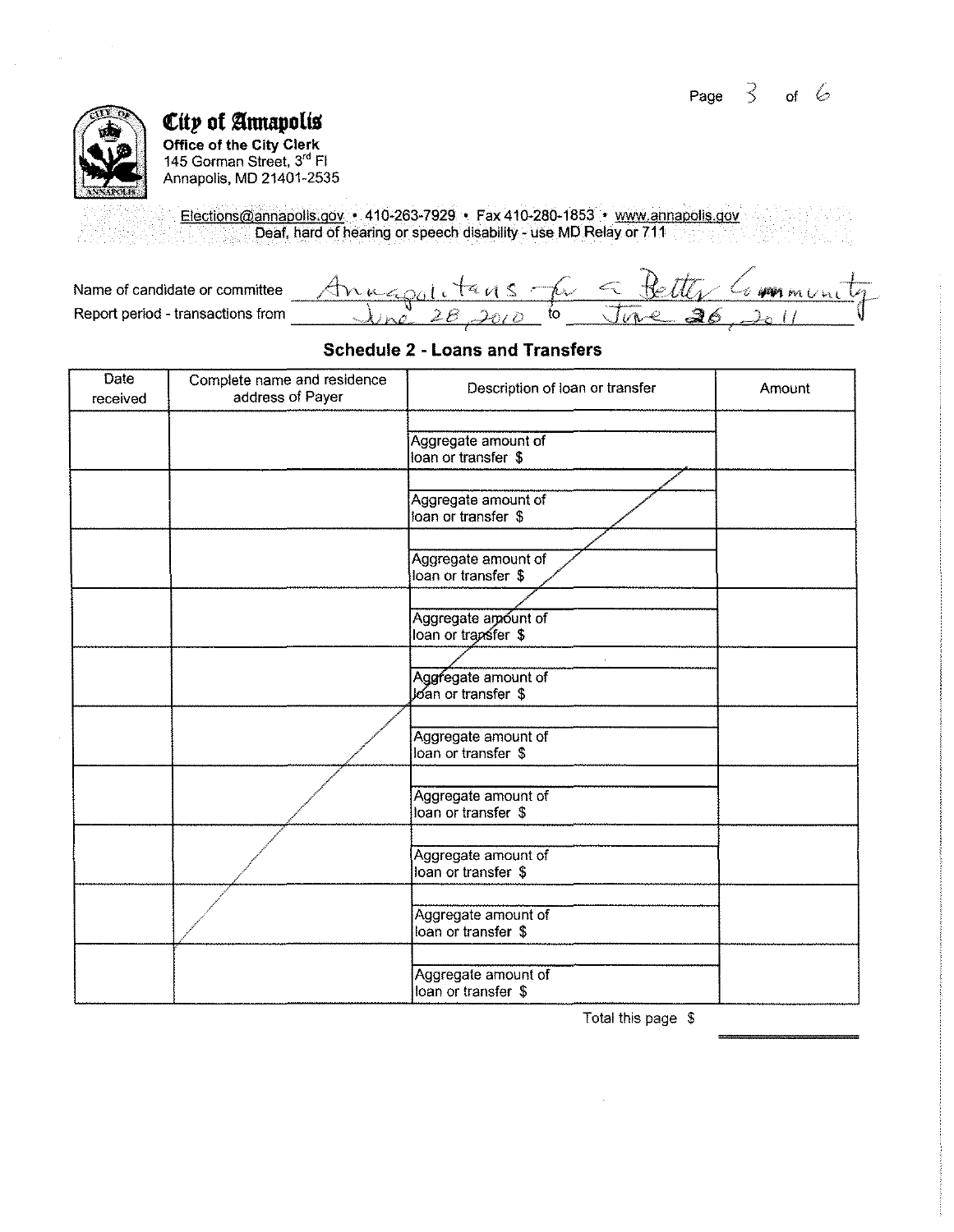

### City of Annapolis **Office of the City Clerk** 145 Gorman Street, 3rd Fl Annapolis, MD 21401-2535

Elections@annapolis.gov • 410-263-7929 • Fax 410-280-1853 • www.annapolis.gov Deaf, hard of hearing or speech disability - use MD Relay or 711

Annepolitans Name of candidate or committee Community BET+ Report period - transactions from  $2e$ to ∍6  $\partial\Omega$  $\partial\Omega/\partial$ 

**Schedule 3 - Disbursements** 

|           | $\overline{2}$                  |             |                                                  | 3                                                     |        | 4             |         |        | 5                                         |        |      |  |  |      |  |  |  |
|-----------|---------------------------------|-------------|--------------------------------------------------|-------------------------------------------------------|--------|---------------|---------|--------|-------------------------------------------|--------|------|--|--|------|--|--|--|
|           |                                 |             |                                                  | Salaries and all payments other than loan<br>payments |        | Loan payments |         |        | Transfers to other<br>funds (candidate or |        |      |  |  |      |  |  |  |
| Date      | Payee and<br>address            | Code        | Amount                                           |                                                       | Method | Amount        |         | Method | committee name<br>required)               | Amount |      |  |  |      |  |  |  |
|           |                                 |             |                                                  | Check #                                               | 1019   |               | Check # |        |                                           |        |      |  |  |      |  |  |  |
| 9/15/10   | Poste Haste<br>20 Russell St.   | $\varrho$   | $1^{8}$ $2^{33}$ $10^{10}$ $\sqrt{2}$ $\sqrt{2}$ |                                                       |        |               | Cash    |        |                                           |        |      |  |  |      |  |  |  |
|           | 1 mag 21401                     |             |                                                  | $R$ cpt #                                             |        |               | Rcpt #  |        |                                           |        |      |  |  |      |  |  |  |
|           |                                 |             |                                                  | Check #                                               | 1020   |               | Check # |        |                                           |        |      |  |  |      |  |  |  |
| 9 14 10   | $us$ $PS$<br>Annapolis $x$ 1401 |             |                                                  |                                                       |        |               | $\ell$  |        |                                           | 930.00 | Cash |  |  | Cash |  |  |  |
|           |                                 |             |                                                  | Rcpt #                                                |        |               | Rcpt #  |        |                                           |        |      |  |  |      |  |  |  |
|           | Poste Haste                     |             |                                                  | Check $#$                                             | 1021   |               | Check # |        |                                           |        |      |  |  |      |  |  |  |
| 9/15/10   |                                 |             | $1^3$ 326.2017                                   | Cash                                                  |        |               | Cash    |        |                                           |        |      |  |  |      |  |  |  |
|           | Anypolis 2 1401                 |             |                                                  | Rcpt #                                                |        |               | Rcpt #  |        |                                           |        |      |  |  |      |  |  |  |
|           | Sir Speedy<br>West St.          |             |                                                  | Check #                                               | 1022   |               | Check # |        |                                           |        |      |  |  |      |  |  |  |
| $9b_0/10$ |                                 | $\varphi_L$ | $R_{434.32}$                                     | Cash                                                  |        |               | Cash    |        |                                           |        |      |  |  |      |  |  |  |
|           |                                 |             |                                                  | Rcpt #                                                |        |               | Rcpt#   |        |                                           |        |      |  |  |      |  |  |  |
|           | Hospie Haste                    |             |                                                  | Check #                                               | 1023   |               | Check # |        |                                           |        |      |  |  |      |  |  |  |
| 108/10    |                                 |             | $\frac{1}{2}$ $\frac{2}{5}$                      | $\frac{9}{2}$ Cash                                    |        |               | Cash    |        |                                           |        |      |  |  |      |  |  |  |
|           | $\mathcal{Z}_{\mathcal{L}}$     |             |                                                  | $\mathsf{Rept}\,\#$                                   |        |               | Rcpt #  |        |                                           |        |      |  |  |      |  |  |  |
|           | Totals this page \$             |             | 1310.50                                          |                                                       |        |               |         |        |                                           |        |      |  |  |      |  |  |  |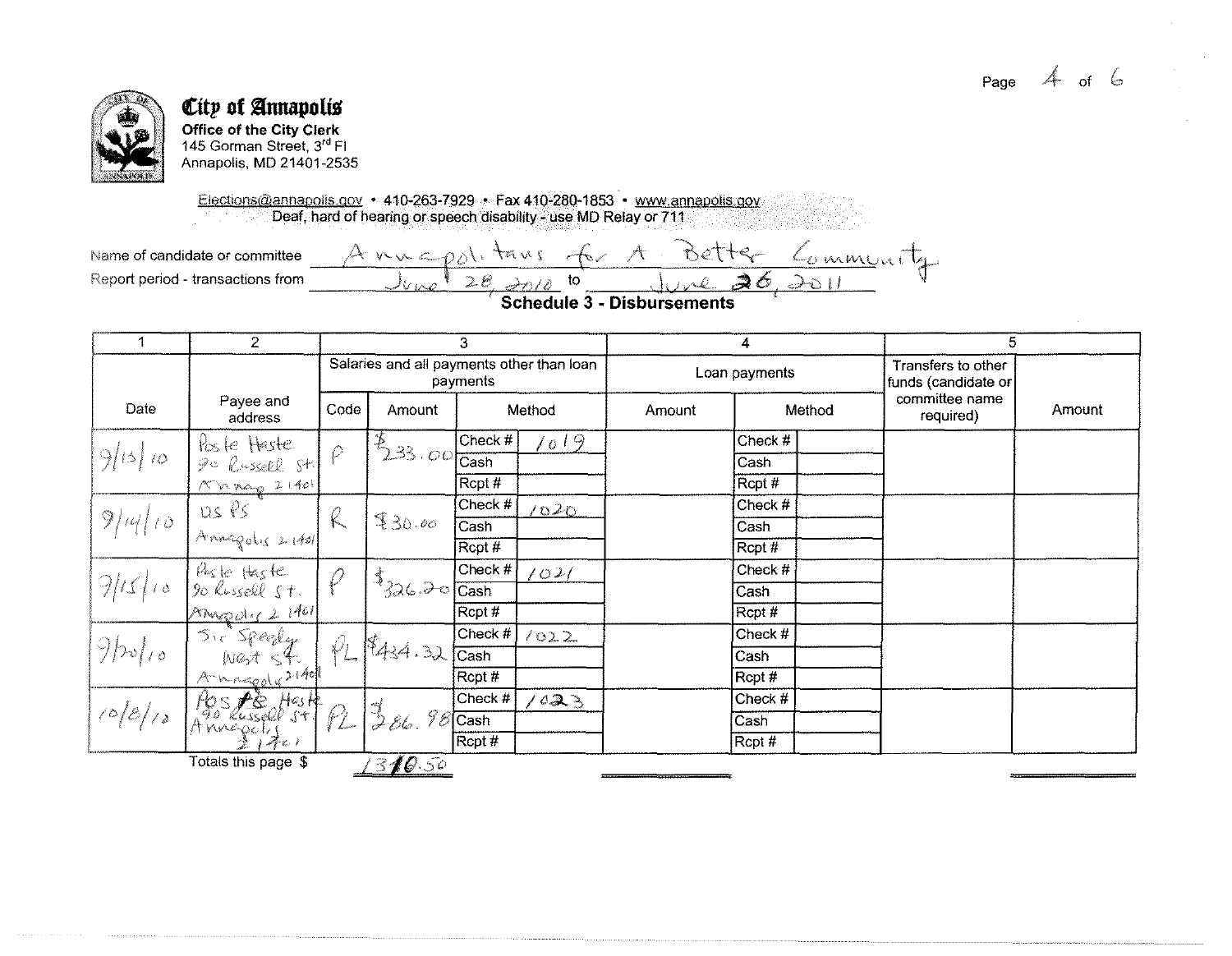Page  $\leq$  of  $\in$ 



1760

# **City of Annapolis**

**Office of the City Clerk**  145 Gorman Street. 3'' Fl Annapolis, MD 21401-2535

> Elections@annapolis.gov • 410-263-7929 • Fax 410-280-1853 • www.annaoolis.gov Deaf, hard of hearing or speech disability- use MD Relay or 711

| Name of fund or committee | SS. | <b>Service Andrews</b><br>the contract | munita |
|---------------------------|-----|----------------------------------------|--------|
| Debts as of               |     |                                        |        |

### **Schedule 4 -Outstanding Obligations as of End of Report Period**

| $\ddagger$       | $\boldsymbol{2}$                                   | $\overline{3}$     | $\pmb{4}$ |
|------------------|----------------------------------------------------|--------------------|-----------|
| Name and address | Description of debt (Loans,<br>unpaid bills, etc.) | Date debt incurred | Amount    |
|                  |                                                    |                    |           |
|                  |                                                    |                    |           |
|                  |                                                    |                    |           |
|                  |                                                    |                    |           |
|                  |                                                    |                    |           |
|                  |                                                    |                    |           |
|                  |                                                    |                    |           |
|                  |                                                    |                    |           |
|                  |                                                    |                    |           |
| $\sim$           |                                                    |                    |           |
|                  |                                                    |                    |           |
| $\epsilon$       |                                                    |                    |           |
|                  |                                                    |                    |           |
|                  |                                                    |                    |           |

Total this page \$ =====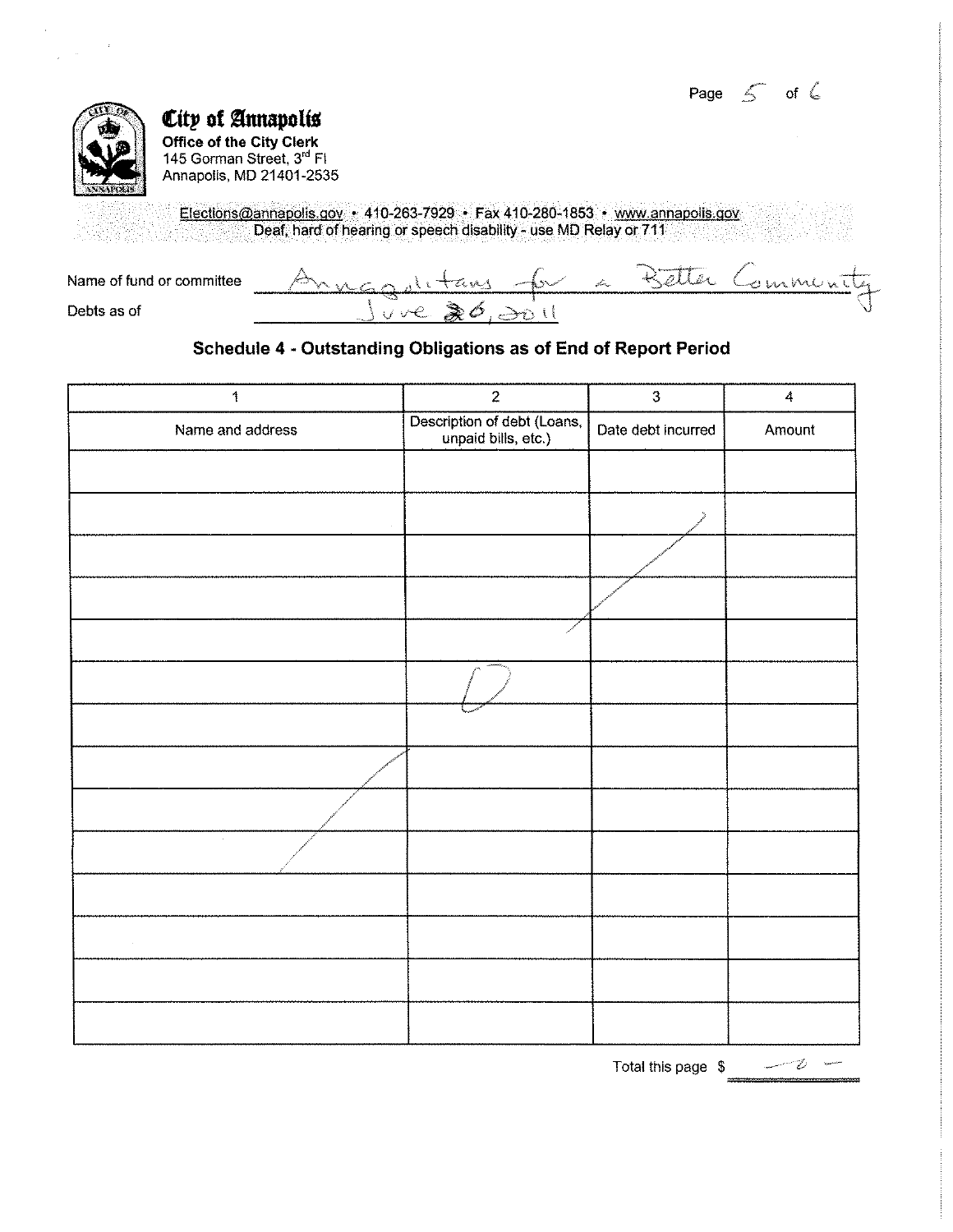Page  $6$  of  $6$ 



## $\varepsilon$ tty of Annapolis **Office of the City Clerk**

145 Gorman Street, 3<sup>rd</sup> Fl Annapolis, MD 21401-2535

Elections@annapolis.gov • 410-263-7929 • Fax410-280-1853 • www.annapolis.gov Deaf, hard of hearing or speech disability - use MD Relay or 711 <u> 대화</u>

Annagolitaus for a Better Communi Name of fund or committee Report period - transactions from

### **Schedule 5 - In-kind Contributions**

| $\mathbf{1}$ | $\overline{2}$                  | $\mathbf{3}$                           | $\overline{\mathbf{4}}$                          |
|--------------|---------------------------------|----------------------------------------|--------------------------------------------------|
| Date         | Name and address of contributor | Description of In-kind<br>Contribution | Fair Market Value (during<br>this report period) |
|              |                                 |                                        |                                                  |
|              |                                 |                                        |                                                  |
|              |                                 |                                        |                                                  |
|              | $\sim$                          |                                        |                                                  |
|              |                                 |                                        |                                                  |
|              |                                 |                                        |                                                  |
|              |                                 |                                        |                                                  |
|              |                                 |                                        | $\sim$                                           |
|              |                                 |                                        |                                                  |
|              |                                 |                                        |                                                  |
|              |                                 |                                        |                                                  |
|              | $\bar{\lambda}$                 |                                        |                                                  |
|              |                                 |                                        |                                                  |
|              |                                 |                                        |                                                  |

Total this page

 $\sim$   $\circ$   $\sim$